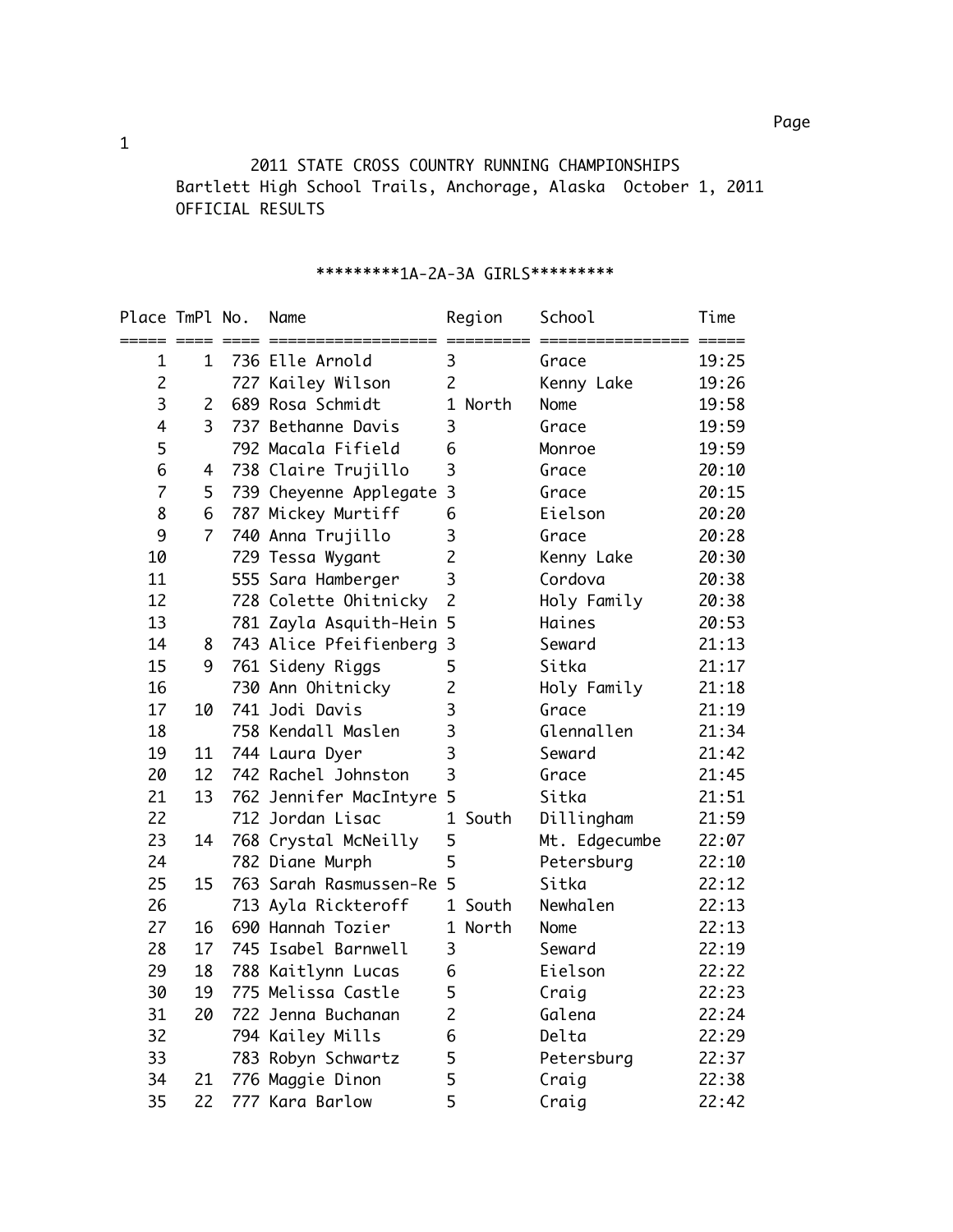| 36                   | 23. |  | 750 Olivia Jaconette   | 3       | <b>ACS</b>    | 22:45 |  |
|----------------------|-----|--|------------------------|---------|---------------|-------|--|
| 37                   |     |  | 784 Marnie Rasmussen   | 5       | Haines        | 22:46 |  |
| 38                   | 24  |  | 706 Tanya Chavez       | 1 South | Bethel        | 22:54 |  |
| 39                   |     |  | 731 Breanna Scothorn   | 2       | Anderson      | 22:57 |  |
| 40                   | 25  |  | 770 Deidre Creed       | 5       | Mt. Edgecumbe | 23:05 |  |
| 41                   |     |  | 795 Haley Spencer      | 6       | Hutchison     | 23:08 |  |
| 42                   |     |  | 26 746 Josephine Braun | 3       | Seward        | 23:10 |  |
| 43                   |     |  | 786 Cassi Williams     | 5       | Klawock       | 23:13 |  |
| 44                   |     |  | 760 Emily Merioles     | 3       | Valdez        | 23:13 |  |
| 45                   | 27  |  | 778 Katie Dinon        | 5       | Craig         | 23:20 |  |
| 46                   | 28  |  | 764 Justine Webb       | 5       | Sitka         | 23:24 |  |
| 47                   |     |  | 715 Tess Hardimarn-Agi | 1 South | Chevak        | 23:25 |  |
| 48                   | 29  |  | 789 Emileigh Stalder   | 6       | Eielson       | 23:26 |  |
| 49                   |     |  | 793 Beth Hanson        | 6       | Delta         | 23:30 |  |
| 50                   | 30  |  | 772 Felisha Orsborn    | 5       | Mt. Edgecumbe | 23:32 |  |
| 10/01/2011<br>2:04PM |     |  |                        |         |               |       |  |

na a bhainn ann an 1972. Tha ann an 1972 agus an 1972 agus an 1972 agus an 1972 agus an 1972. Tha an 1972 agus

2

## 2011 STATE CROSS COUNTRY RUNNING CHAMPIONSHIPS Bartlett High School Trails, Anchorage, Alaska October 1, 2011

## \*\*\*\*\*\*\*\*\*1A-2A-3A GIRLS\*\*\*\*\*\*\*\*\*

| Place TmPl No. |     | Name                           | Region                | School          | Time  |
|----------------|-----|--------------------------------|-----------------------|-----------------|-------|
|                |     |                                |                       |                 |       |
| 51             |     | 785 Mykayla Rooney             | 5                     | Wrangell        | 23:36 |
| 52             | 31  | 769 Scarlett Beaver            | 5                     | Mt. Edgecumbe   | 23:38 |
| 53             |     | 696 Ramey Gerke                | North<br>$\mathbf{1}$ | Barrow          | 23:41 |
| 54             |     | 759 Jessica Hamberger          | 3                     | Cordova         | 23:45 |
| 55             |     | 716 Bianca Barerra             | 1 South               | Unalaska        | 23:46 |
| 56             |     | 695 Lindsey Westlake-R 1 North |                       | Kiana           | 23:47 |
| 57             |     | 718 Gabrielle Andrew           | 1 South               | New Stuyahok    | 23:47 |
| 58             | 32  | 765 Rachel Youngberg           | 5                     | Sitka           | 23:58 |
| 59             | 33. | 791 Evonne Johnson             | 6                     | Eielson         | 23:59 |
| 60             |     | 694 Emma Thomas                | 1 North               | <b>Buckland</b> | 23:59 |
| 61             | 34  | 708 Nicole Jimmie              | 1 South               | Bethel          | 24:01 |
| 62             | 35. | 707 Chelsea Beans-Polk 1 South |                       | Bethel          | 24:03 |
| 63             |     | 702 Jamie Erlich               | 1 North               | Kotzebue        | 24:03 |
| 64             | 36  | 751 Evie Anderson              | 3                     | <b>ACS</b>      | 24:07 |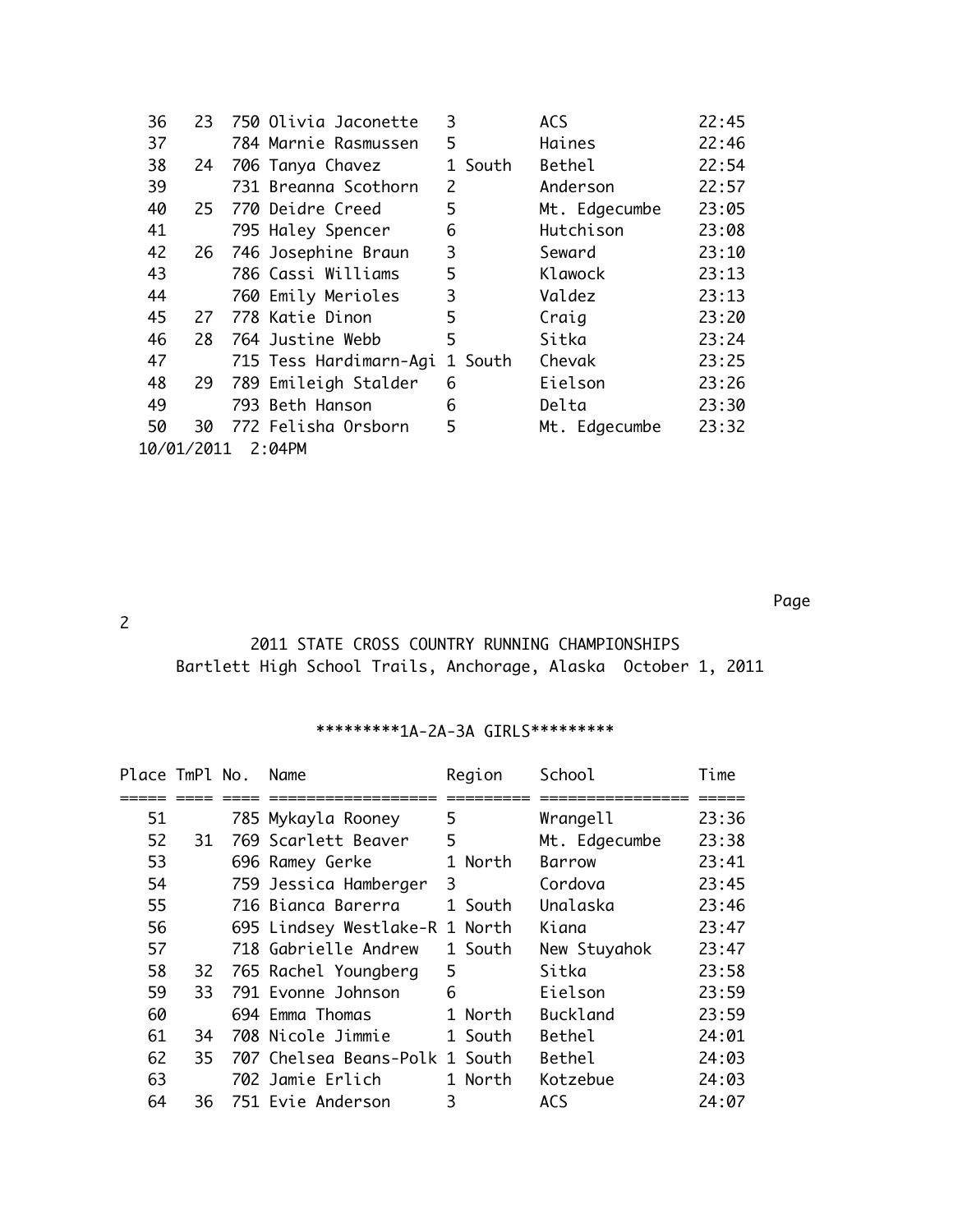| 65                   |    |  | 720 Drew Carlos                |                | 1 South | Togiak          | 24:09 |  |
|----------------------|----|--|--------------------------------|----------------|---------|-----------------|-------|--|
| 66                   | 37 |  | 747 Meg Berry                  | 3              |         | Seward          | 24:09 |  |
| 67                   |    |  | 797 Kacee Llewelyn             | 6              |         | Hutchison       | 24:24 |  |
| 68                   | 38 |  | 710 Elizabeth Lindley          |                | 1 South | Bethel          | 24:29 |  |
| 69                   |    |  | 714 Raissa Bofoffsky           |                | 1 South | Port Lions      | 24:31 |  |
| 70                   | 39 |  | 766 Clare Jurczak              | 5              |         | Sitka           | 24:32 |  |
| 71                   |    |  | 734 Liz Maxwell                | $\overline{c}$ |         | Kenny Lake      | 24:36 |  |
| 72                   | 40 |  | 752 Karoline Cox               | 3              |         | <b>ACS</b>      | 24:37 |  |
| 73                   |    |  | 700 Emily Outwater             |                | 1 North | Noorvik         | 24:43 |  |
| 74                   | 41 |  | 711 Chanel Simon               |                | 1 South | Bethel          | 24:46 |  |
| 75                   |    |  | 717 Summer Ulroan              |                | 1 South | Chevak          | 24:48 |  |
| 76                   | 42 |  | 774 Clara McConnell            | 5              |         | Mt. Edgecumbe   | 24:52 |  |
| 77                   | 43 |  | 767 Kaycie Coleman             | 5              |         | Sitka           | 24:56 |  |
| 78                   |    |  | 704 Stephanie Nelson           |                | 1 North | Barrow          | 24:57 |  |
| 79                   | 44 |  | 753 Alexia MacMillan           | 3              |         | <b>ACS</b>      | 24:59 |  |
| 80                   |    |  | 735 Mariah Doty                | $\overline{c}$ |         | Kenny Lake      | 25:01 |  |
| 81                   |    |  | 733 Kilina Klaich              | $\overline{c}$ |         | Nikolaevsk      | 25:01 |  |
| 82                   | 45 |  | 771 Brandi Hale                | 5              |         | Mt. Edgecumbe   | 25:04 |  |
| 83                   |    |  | 705 Brianna Kirk               |                | 1 North | Noatak          | 25:12 |  |
| 84                   | 46 |  | 691 Kaitlin Tozier             |                | 1 North | Nome            | 25:15 |  |
| 85                   | 47 |  | 773 Sarah Freese               | 5              |         | Mt. Edgecumbe   | 25:15 |  |
| 86                   |    |  | 721 Ida Nash                   |                | 1 South | Chevak          | 25:25 |  |
| 87                   |    |  | 697 Suzanne Tebbits            |                | 1 North | Noorvik         | 25:26 |  |
| 88                   | 48 |  | 790 Tatiana Gutka              | 6              |         | Eielson         | 25:28 |  |
| 89                   |    |  | 699 Courtney Hadley            |                | 1 North | <b>Buckland</b> | 25:36 |  |
| 90                   |    |  | 701 Katie Akpok                |                | 1 North | Kiana           | 25:40 |  |
| 91                   |    |  | 703 Laural Katchatag           |                | 1 North | Unalakleet      | 25:40 |  |
| 92                   | 49 |  | 755 Lydia Sobek                | 3              |         | <b>ACS</b>      | 25:45 |  |
| 93                   | 50 |  | 754 Sabrina Willis             | 3              |         | <b>ACS</b>      | 25:47 |  |
| 94                   |    |  | 796 Emily Shier                | 6              |         | Hutchison       | 25:51 |  |
| 95                   | 51 |  | 709 Kate McWilliams            |                | 1 South | Bethel          | 26:40 |  |
| 96                   | 52 |  | 756 Tatianna Coverdell 3       |                |         | <b>ACS</b>      | 27:21 |  |
| 97                   | 53 |  | 692 Jannelle Trowbridg 1 North |                |         | Nome            | 27:40 |  |
| 98                   | 54 |  | 780 Raven Krolikowski          | 5              |         | Craig           | 27:53 |  |
| 99                   | 55 |  | 724 Diloola Erickson           | $\overline{c}$ |         | Galena          | 28:47 |  |
| 100                  | 56 |  | 748 Maggie Herbert             | $\overline{3}$ |         | Seward          | 28:52 |  |
| 2:04PM<br>10/01/2011 |    |  |                                |                |         |                 |       |  |

na a bhainn ann an 1972. Tha ann an 1972 agus an 1972 agus an 1972 agus an 1972 agus an 1972. Tha an 1972 agus

2011 STATE CROSS COUNTRY RUNNING CHAMPIONSHIPS

3